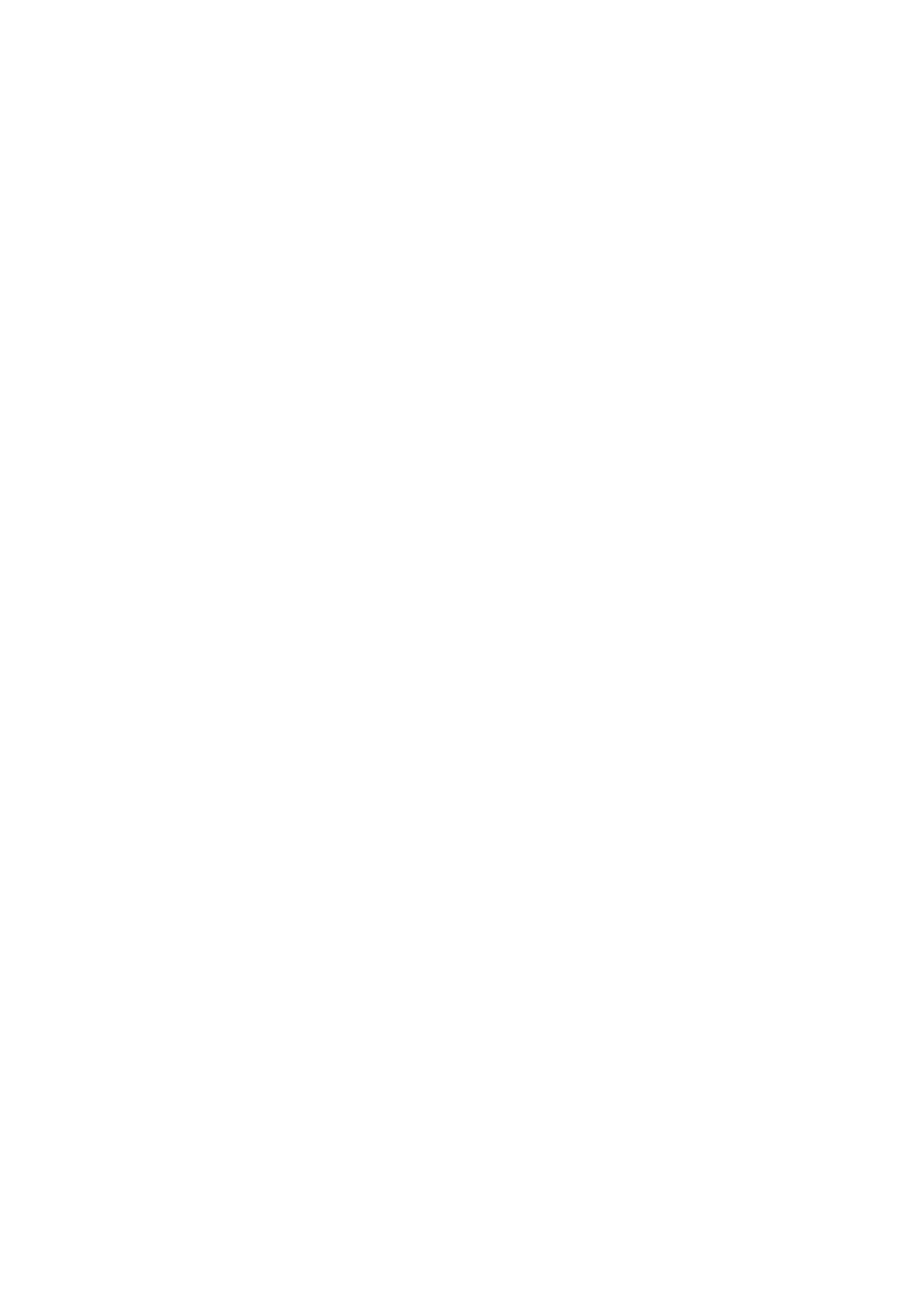# Roots That Give Life

### GGF Core Values

#### by Frosty Hansen

President of Grace Gospel Fellowship

Original article published in TRUTH Magazine April-June 2015 Edition, Volume 65, Issue 1. Used by permission. Cover photo credit: John Bates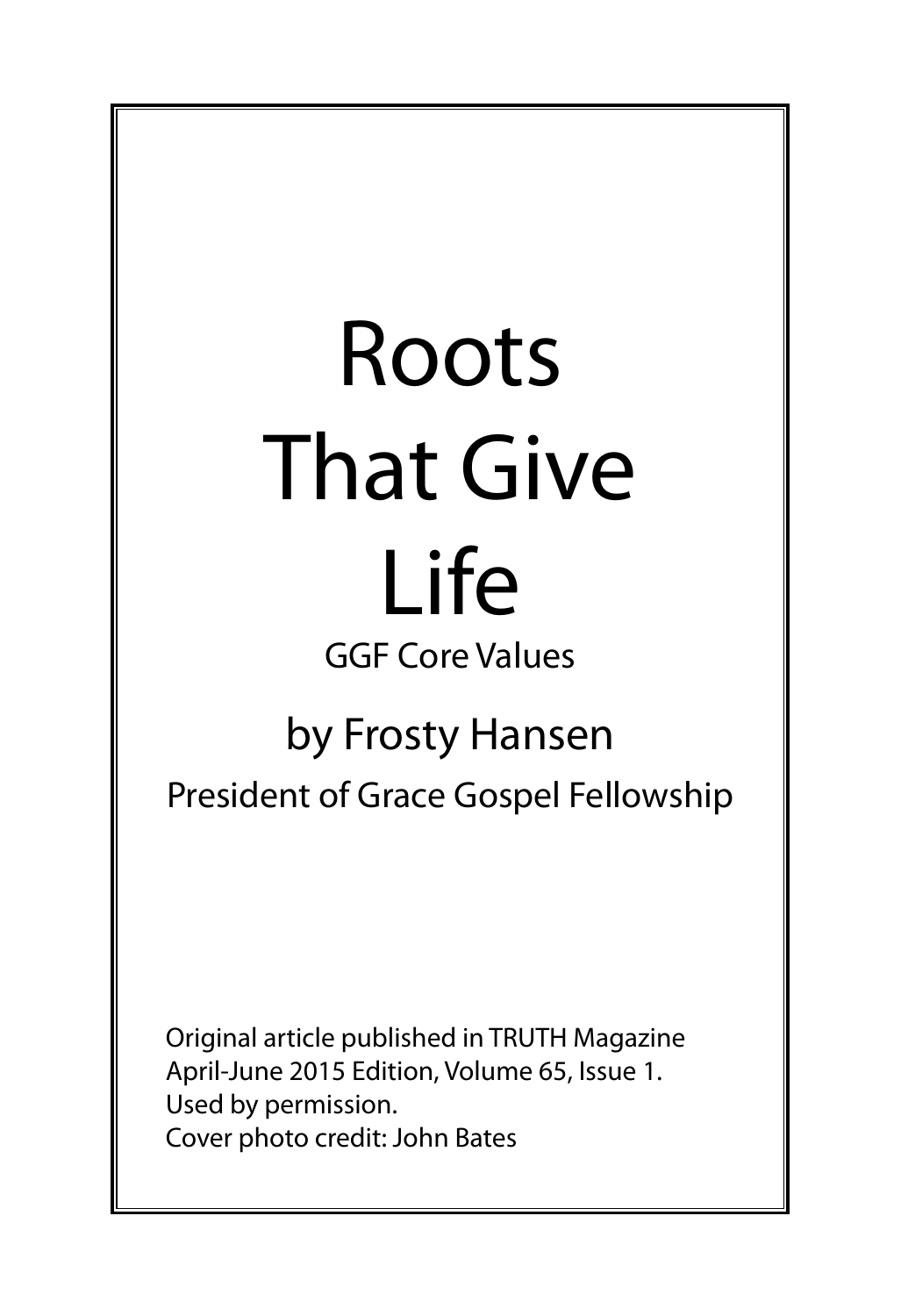#### *Roots That Give Life*

Outside my office window stands a weathered old leafless maple tree. But as I write, it is sprouting the first buds of spring in a cycle once again producing a lush, green canopy of leaves that will soften its aging, gnarled trunk and limbs with a renewed youthful appearance. In a few months the maple's greenery will transform into a cheerful multicolored array. Eventually, a few strong autumn gusts will win out and carry away the last browning vestiges of summer and remind me that the bare maple and I have passed another year together. Such is the cycle of change we can observe in the life of a tree.

What we don't see, however, is that which gives life to the tree. Hidden beneath, in the earth, is a vital system of roots supplying steady nourishment for the old maple, from one season to the next, year after year. It is only because of these roots that the tree continues to stand, surviving winter's cruelties and demonstrating cheerful signs of life in the spring and summer.

The core values of the Grace Gospel Fellowship are like the roots of a tree. Though not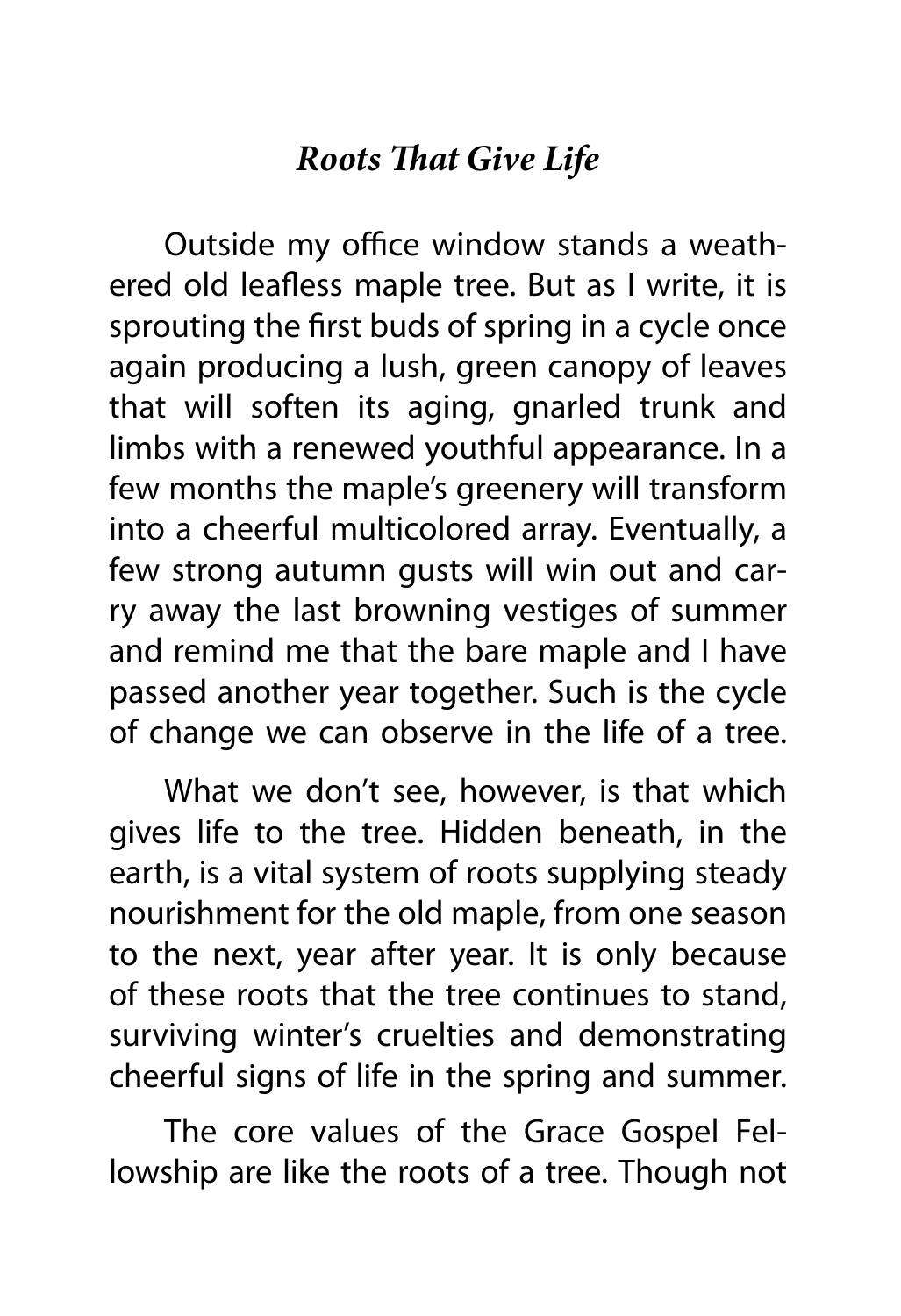readily visible, these values upon which the GGF stands are foundational, and they determine the life cycle and growth of our ministry. Visible activities, goals, and ministries may change from season to season, but our core values have been and will remain constant, a solid foundation giving life to us who God has called to be the GGF.

The root system of the GGF consists of five important core values: Bible Centered; Grace Theology; Grace Living; Missional; and Partnership.

#### Bible Centered

Our taproot core value, giving meaning to all of our core values, is our commitment to the authority of the Bible as the Word of God and consequently, its centrality in our preaching, teaching, and lifestyle ethics. As God's divinely inspired revelation, it is through the Bible that God has spoken and continues to speak to us today. That is why the Bible is central in all we do, taking precedence over church tradition, a shifting culture and especially, our own opinions. We approach Scripture as our ultimate guide for faith (what we believe) and living (what we do).

Do you realize how incredible it is that we are able to receive teaching from the Bible?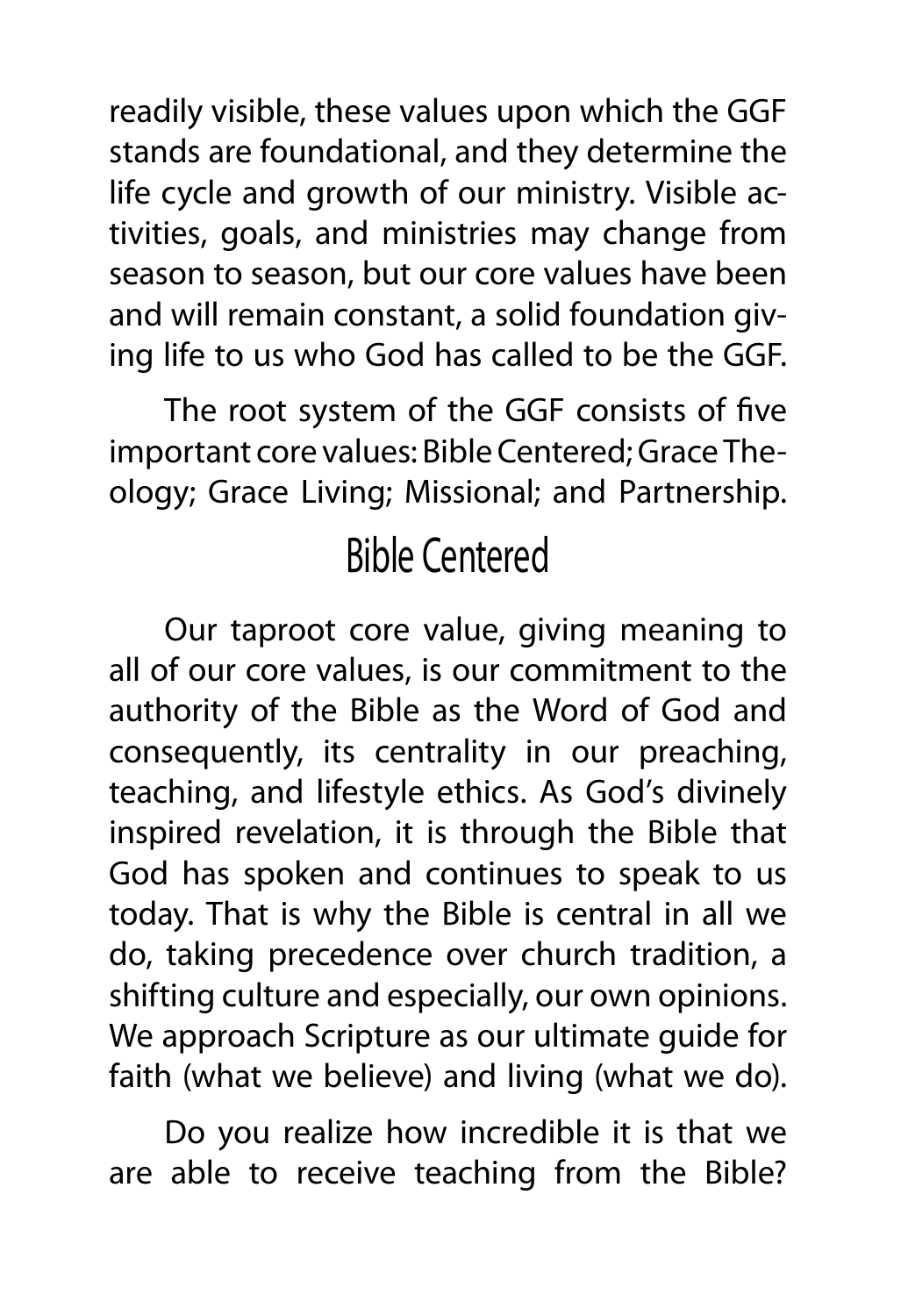This is no mere book; the Bible is God-breathed text penned by human authors as they were superintended by the Holy Spirit (2 Tm 3:16; 2 Pt 1:20-21). It is God who is speaking timeless truth to us! This is why Paul gives Timothy the powerful command, "Preach the word!" (2 Tm 4:2). Why should people settle for the opinions of men while God has already clearly communicated living and powerful truth?

Obviously we are exposed to many today who openly question how an ancient document like the Bible could have relevance in today's world. Rejecting the view that Scripture is God's timeless revelation, they prefer to interpret God's truth through the lens of culture, like the popular pastor and author who recently gave his opinion that "the church will continue to be even more irrelevant when it quotes letters from 2,000 years ago as their best defense. . . ." Such a conclusion is logical from those who view the Bible as nothing more than a collection of faded, millennia-old documents composed by human authors who are influenced by their own ancient cultures.

The Bible, however, never derives its authority from human wisdom; its Author is none other than the self-revealing and self-authenticating eternal God who in wisdom speaks timeless truths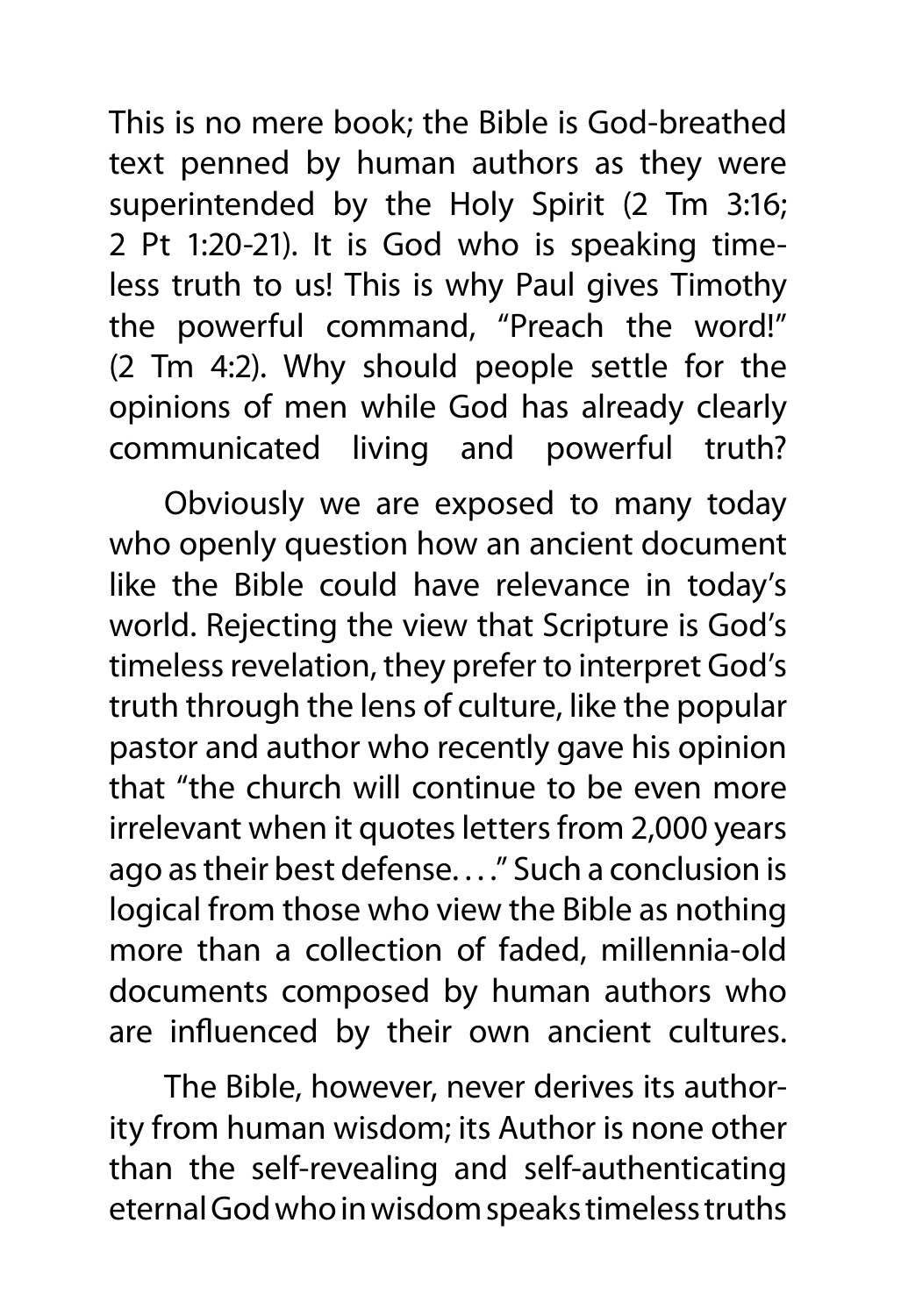which reach across cultural and generational settings. This is why the Bible's authority remains constant regardless of popular culture or conventional wisdom. No less now than the day he first spoke them, God's truths continue to teach us, rebuke us, correct us and train us in righteousness with the goal of producing Christlike character in our lives (2 Tm 3:16-17). When we recognize God's loving authority in our lives, we make a commitment to Bible-centered living by humbly applying his Word to our lives (Ps 119:59-60).

#### Grace Theology

This second core value, affirming our commitment to a mid-Acts dispensational approach to the Scriptures, is an important outflowing of our commitment to be Bible-centered. In order to live in harmony with biblical truth and obey its authority, it is necessary to handle the Word of God correctly (2 Tm 2:15). We must be mindful to interpret Scripture carefully, distinguishing between God's unique program for the Church and his purposes for Israel and the rest of humanity in other dispensations.

At the heart of our theological position is the message Christ committed to the Apostle Paul regarding the outpouring of God's grace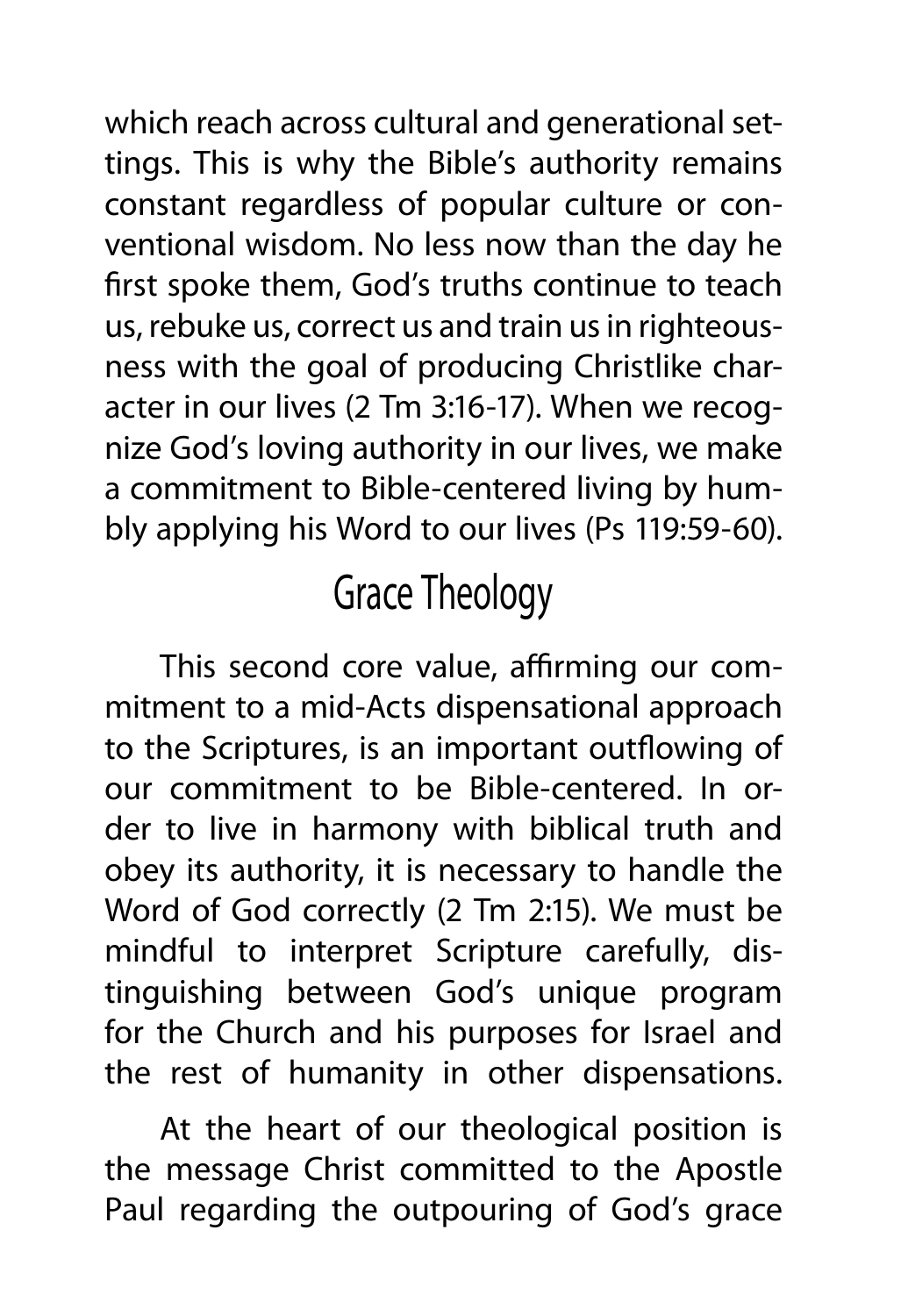by creating a new entity, the Church which is Christ's Body, comprised of all people without distinction who come to Christ through faith. This previously undisclosed program does not annul God's prophesied plan for the nation of Israel, but temporarily sets it aside. Since Paul was God's chosen instrument to reveal this hidden plan regarding the Body of Christ, it is no surprise that it is in his writings alone we find the revelation, position, and destiny of the Church.

Two important clarifications must be made as we speak of this core value. First, the special nature of Paul's writings to the Body of Christ does not mean these are somehow "more inspired" than all other biblical texts. Indeed, Paul himself emphasized that all Scripture is given by inspiration of God and all Scripture is profitable (2 Tm 3:16). We commit a tremendous error and do ourselves great harm when we discount or fail to read and study any portion of God's Word. Yet, we must do so in light of God's current revelation through Paul to the Body of Christ.

Secondly, it must be clear that we are not believers in Grace Theology merely because our founders held this position. We certainly owe a debt of gratitude to those who recovered this biblical truth. God has used the preaching, teaching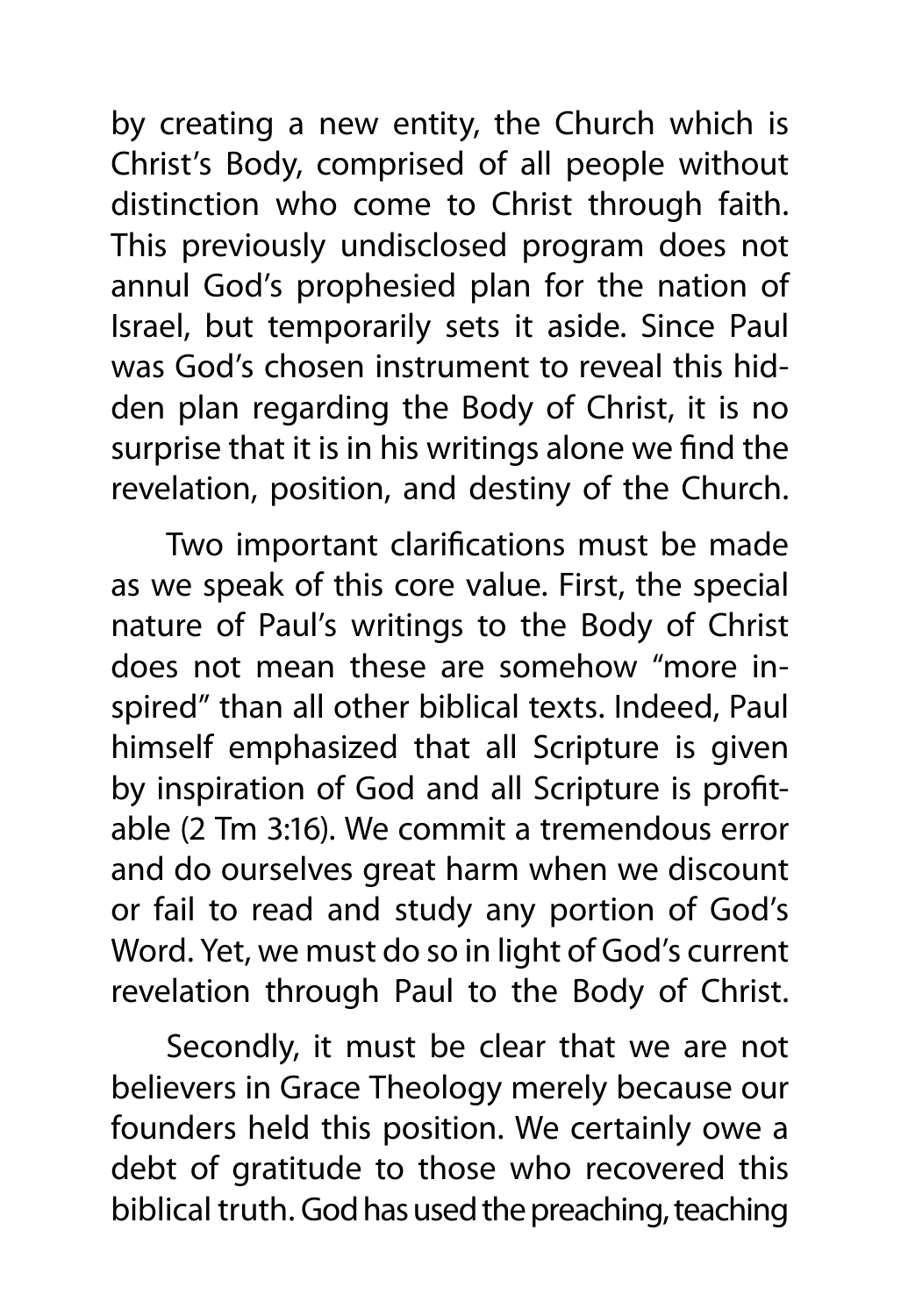and writing of these faithful servants to introduce us to a clear understanding of his divine plan for the Church. However our commitment to Grace Theology must never be based in a creed, doctrinal statement or theological tradition passed down from our fathers. Instead we must constantly put all teaching under the microscope of God's Word and "search the Scriptures to find out whether these things are so" (Acts 17:11).

#### Grace Living

God's grace transforms the way we live. Released from the bonds of legalism we are fully accepted in Christ, free to love and be loved by God without restraints. Grace also allows us to "accept one another, then, just as Christ accepted you, in order to bring praise to God" (Rom 15:7; niv). Our third core value reminds us that our lives exhibit grace by being non-legalistic and providing an inviting environment for all people without distinction.

Legalism is a great enemy of grace, shackling us with the pressure to perform and measure up to impossible standards. Whether self-imposed or placed upon us by others, the bonds of legalism suck joy out of living, making even the most devoted follower of Christ despair.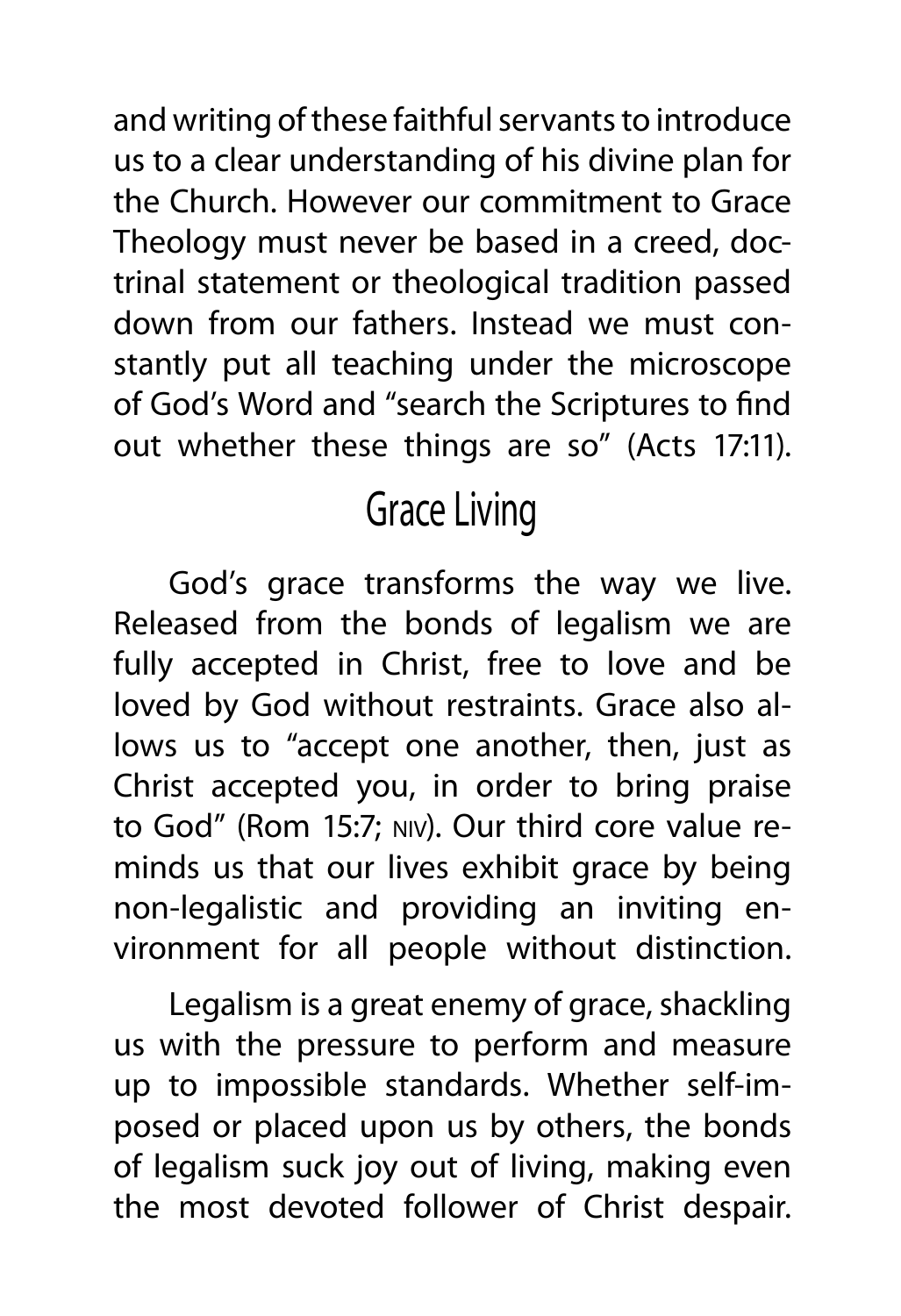Through grace, however, we have reason to rejoice; the chains of legalism have been broken! In Christ we are complete, totally forgiven of all sin, clothed with His spotless righteousness, and assured that nothing can separate us from his love. So, Paul tells us, don't even think of putting the old yoke of bondage on yourself or on anyone else (Gal 5:1). That's not who you are in Christ.

Such grace and acceptance should seep out of every pore of the Body of Christ. Anyone who draws near ought be able to smell the aroma of grace, regardless of their ethnic background, native language, social status, or any other trait or besetting sin that would tend to make people uncomfortable around one another. Grace breaks down walls. The expectations for someone to "be like me" are removed as together we strive to be like Christ.

We are aware of the historical failures within the Body of Christ to live out our calling to be one in Christ Jesus. The GGF is addressing this core value. A task force has developed a multi-ethnic picture frame with the goal of encouraging leadership and churches to provide an inviting environment for all people without distinction. We are making good and important progress in translating our Grace Theology to Grace Living.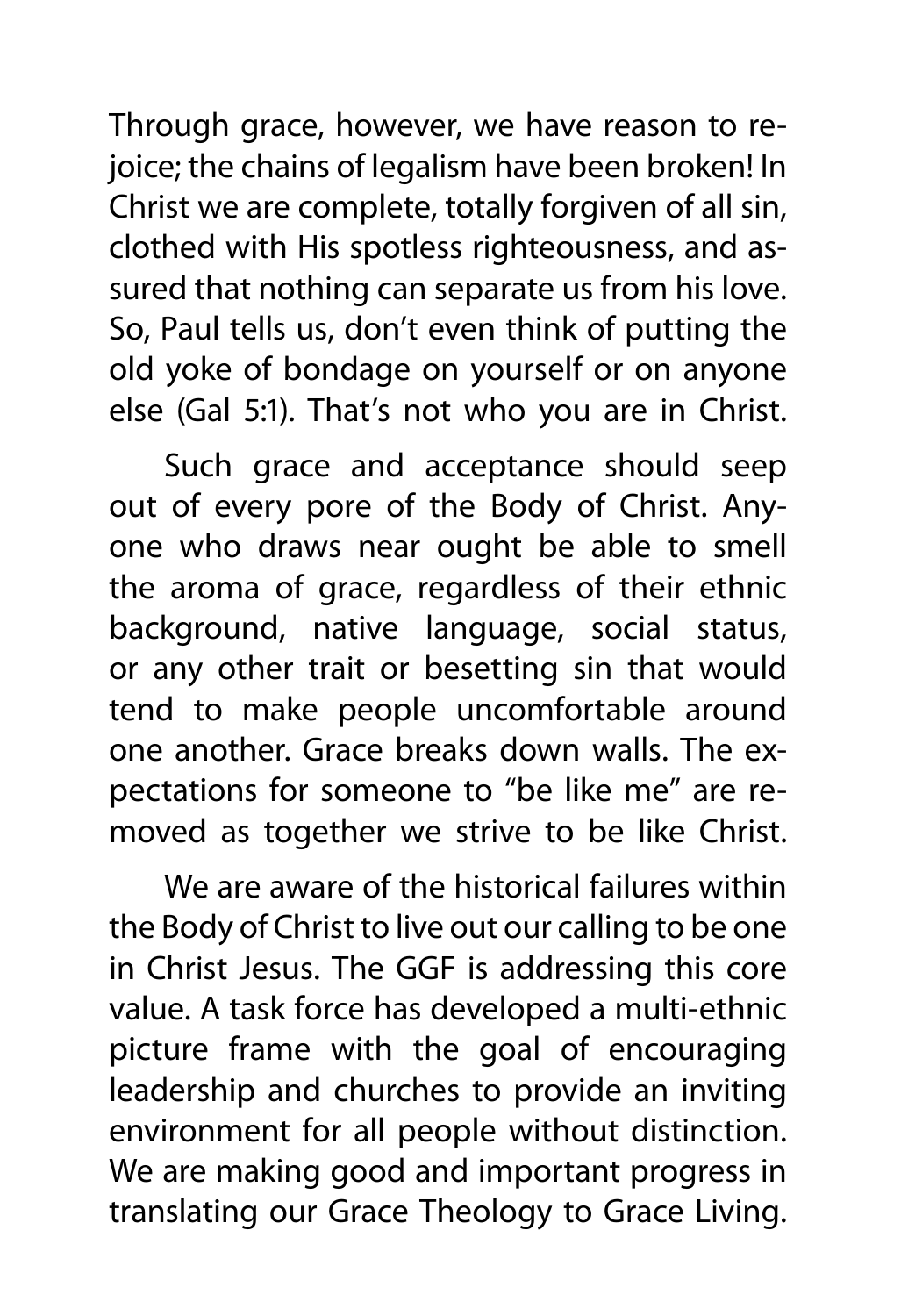#### **Missional**

Our fourth core value speaks of our reason for existence as the GGF, local Grace churches, and individual believers. As critically important as the previous three core values may be, our principal reason for being on this earth is to fulfill our mission as ambassadors for Christ. Our calling is to be intentionally evangelistic, shining as his light in our local communities as we hold out the Word of life (Phil 2:15-16).

The truth is that most in our society have little or no concept of God, sin, or eternity. They may see Jesus Christ as a historical figure but have no understanding of his incarnation, substitutionary death for sin, and resurrection. Since they are basically unaware of their drastic need for salvation, God brings us into the lives of people—a neighbor, a mechanic, a waitress, a classmate, a coworker—to introduce them to the transforming message of the gospel and help them move toward making a decision for Christ.

Evangelism has one purpose: to save sinners. This is increasingly important to emphasize because many Christians in this country have been so caught up in political and social issues that our goal of reaching the lost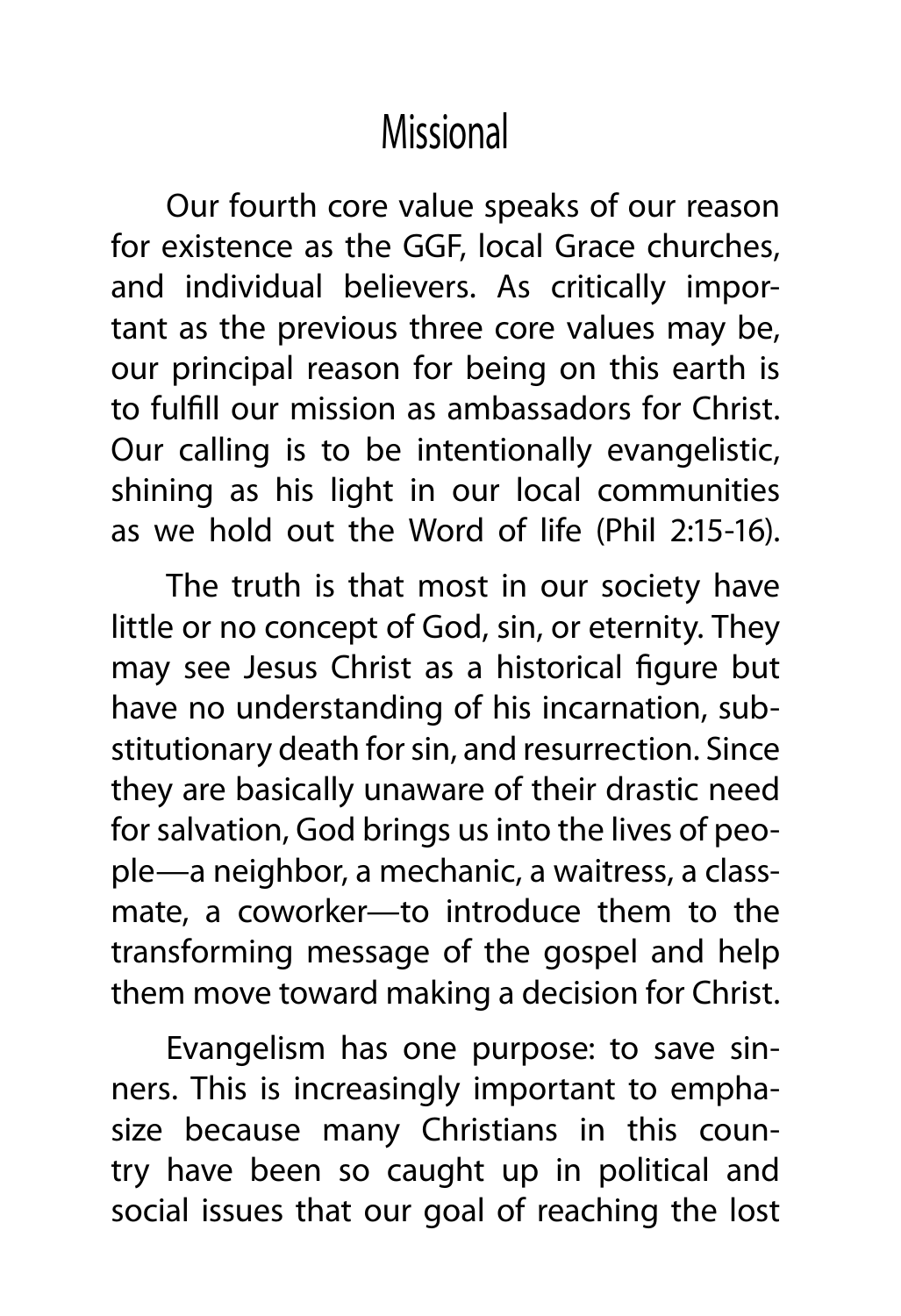for Christ has become secondary. But what profit is there to winning them over to one's earthly cause if they lose their soul? Our primary calling is to engage people with the message of the Cross of Christ, "so that by all possible means [we] might save some" (1 Cor 9:22).

A large implication of being missional is that the gospel is carried to the lost. Churches with the highest impact for Christ are, not surprisingly, those which are actively ministering in and to the local communities. On the contrary, churches which concentrate exclusively on the "holy huddle" gathering of believers and ignore the needs of their neighbors lose their evangelistic effectiveness and, according to researcher Thom Rainer ("Autopsy of a Deceased Church") some eventually die.

#### Partnership

"Two are better than one," writes the preacher in Ecclesiastes as he builds his case for going through life in partnership. Four benefits of working together are presented: increased productivity on the part of both (4:9); accountability for one another's wellbeing (4:10); shoring up one another in times of weakness (4:11); and offering needed support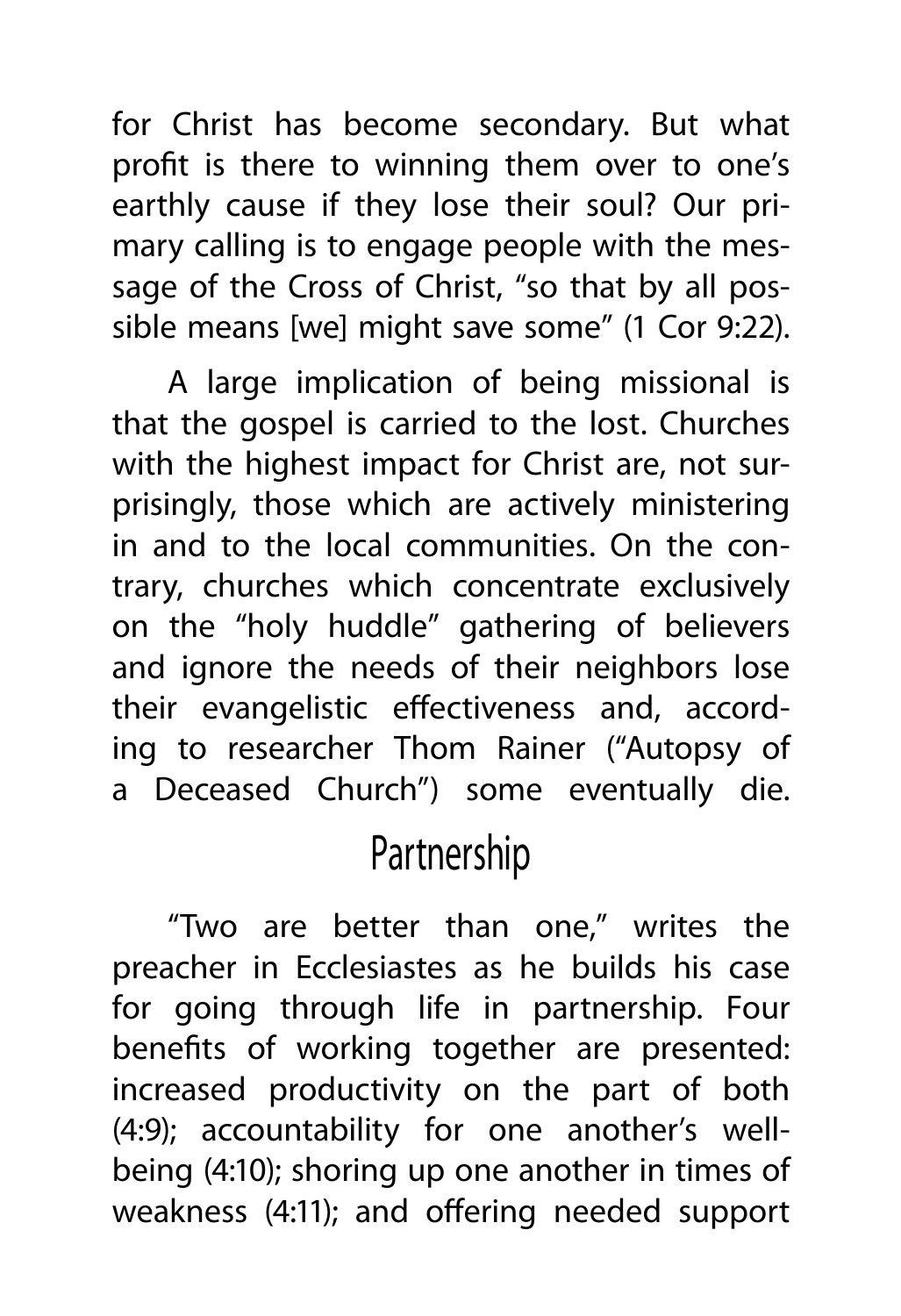in times of trial (4:12). He concludes by saying that, even better than two working together, "a cord of three strands is not quickly broken."

This kind of partnership is needed today among members of the Body of Christ, and it is central to our final core value as the GGF. We are committed to work in harmony within our fellowship of Grace churches and leaders on a national level, regionally, and locally. In other words, we recognize that we are most effective when we are united in the tasks God lays before us. As we strengthen and encourage one another, we grow stronger and testify to the world of the power of Christ working in us.

But the work of Christ is not confined to the ministries and realm of the GGF. The needs of our world and our communities are great, and God calls us to partner with brothers and sisters in Christ from outside our fellowship who are making an impact for the Savior. Therefore, we also join hands in the work of the gospel with other individuals, churches, and organizations who proclaim salvation by grace through faith in our Lord Jesus Christ.

Partnership is the essence of the Body of Christ. As Paul compares the Church with the effective functioning of the human body in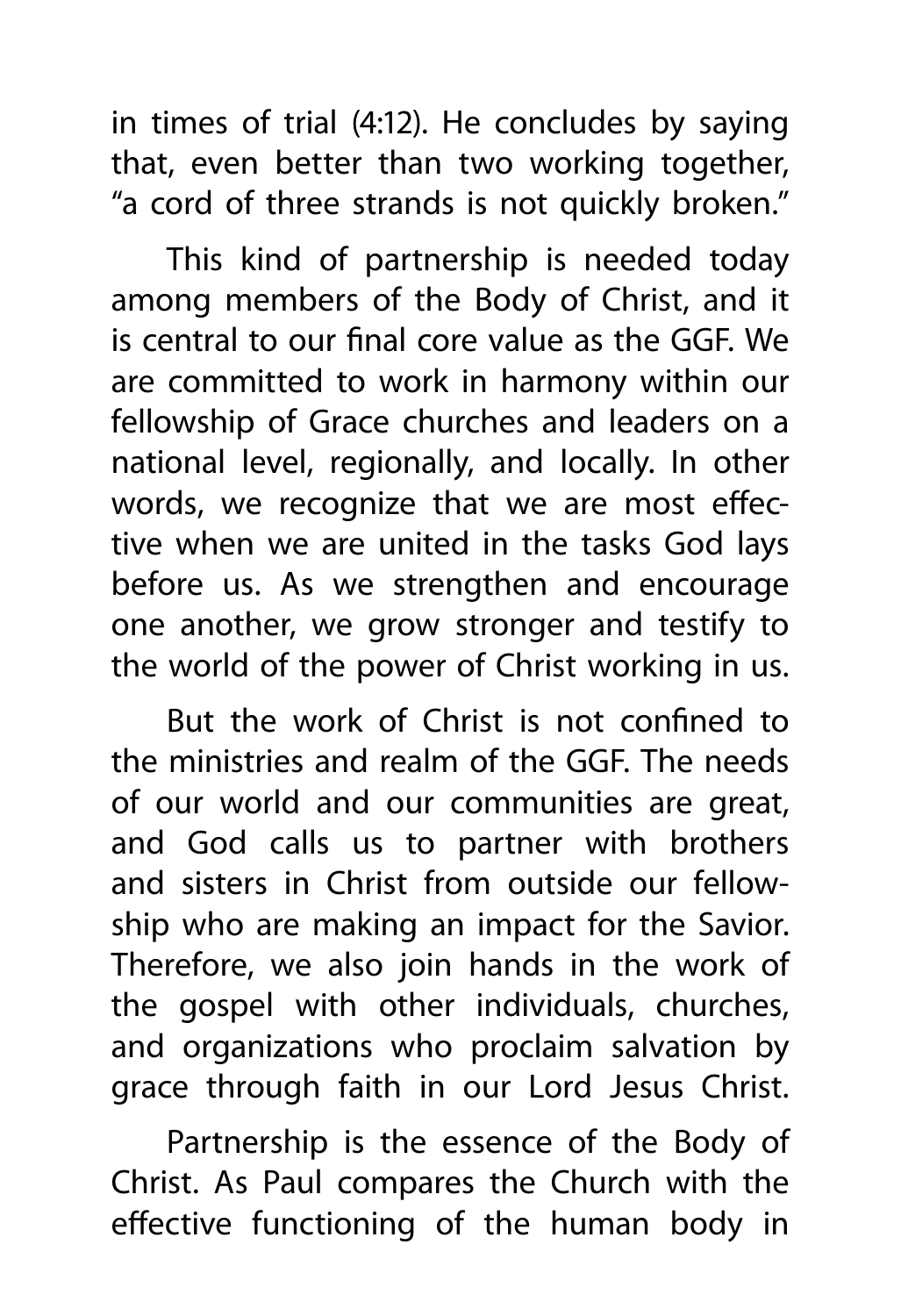1 Corinthians 12, he emphasizes mutual dependency. No part of the body has life apart from the whole; each member stands in need of the rest; what happens to one affects the whole. Nor do we choose with whom we form a body, for "God arranged the members of the body, each one of them, as He chose" (12:18). Partnership causes us to look at the Body of Christ, both within and beyond the GGF, and resolve to keep on "working together to advance the grace of God and impact the world for Christ."

These five core values form the roots that nourish the Grace Gospel Fellowship. They are the essence of who we are because they are what God has called us to be. In the cycle of seasons we view programs that come and go; a vision will blossom, bear fruit and later be replaced by another; various people serve for their God-ordained time. But as long as the GGF has life, it is because of five core values consistently giving life: Bible centered; Grace Theology; Grace Living; Missional; Partnership.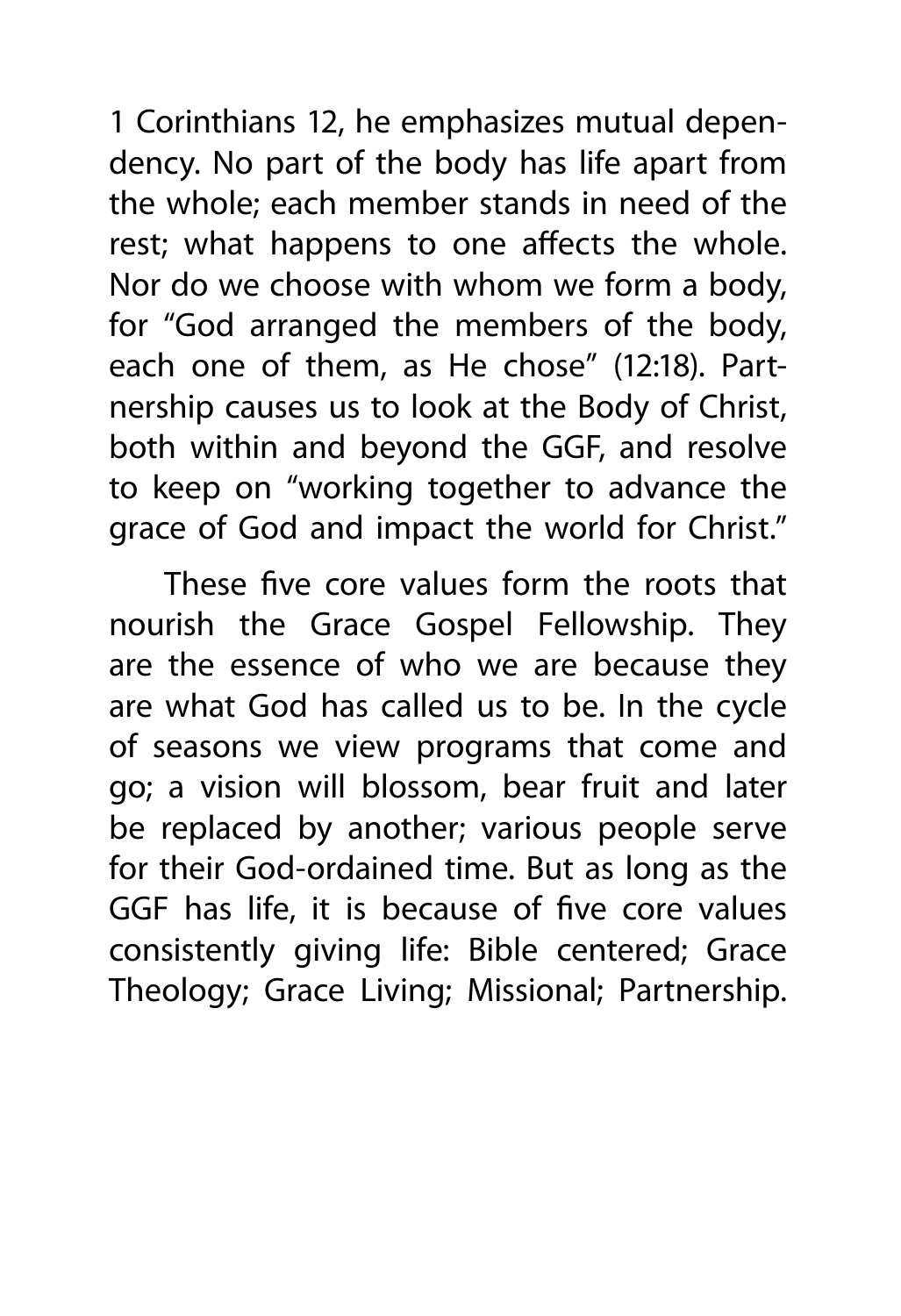

Published by Grace Gospel Fellowship, a nonprofit religious corporation, incorporated in the State of Michigan.

Please contact our offices for additional copies. Mailing address: P.O. Box 9432 Grand Rapids, MI 49509 (616) 245-0100 www.ggfusa.org